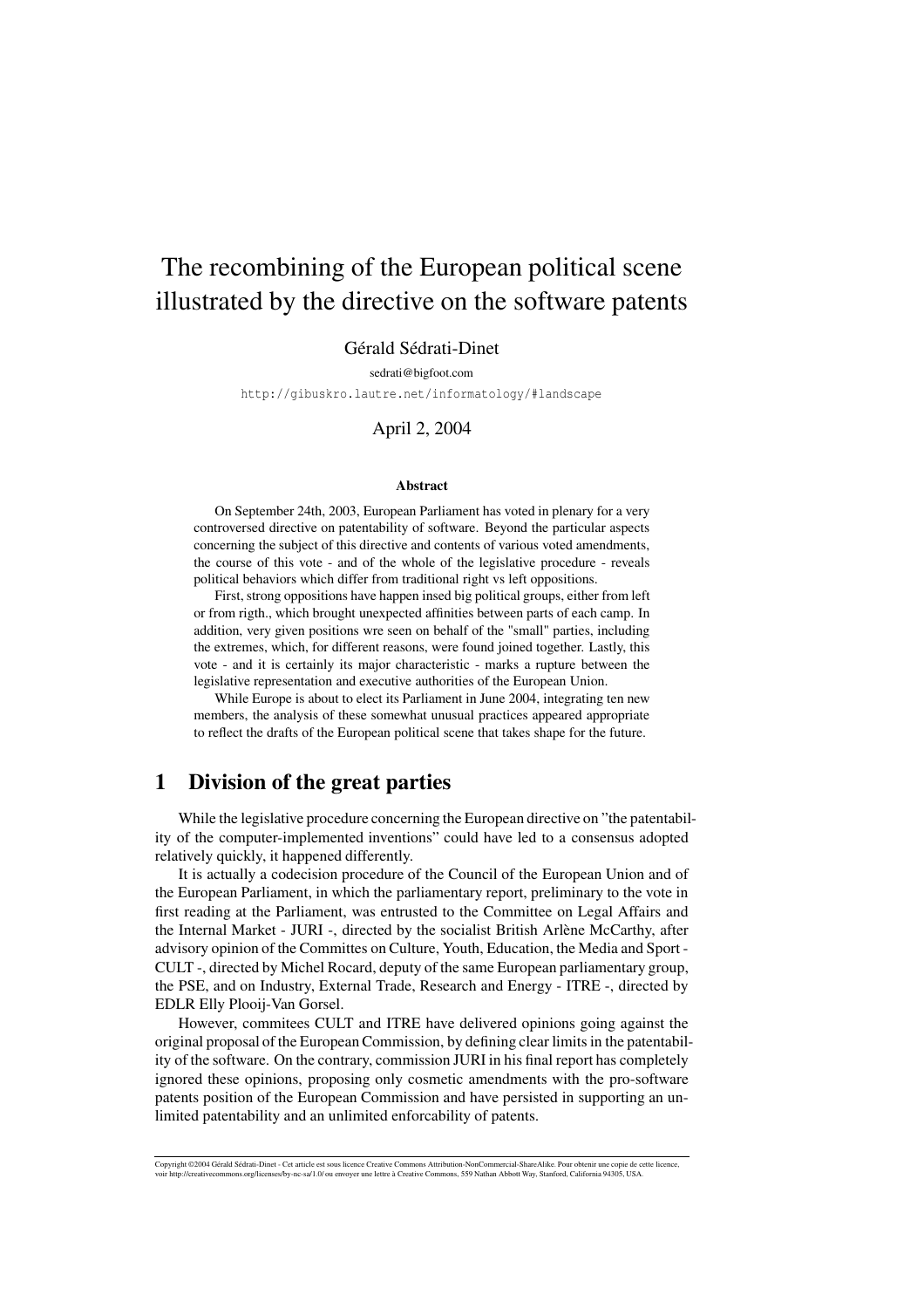The vote of the Parliament in plenary has confirmed this relatively unusual political configuration. The two big European political groups, the PSE on the left and EPP-DE on the right, were divided from inside leading to a vote per two thirds of the PSE and a third of EPP-DE reversing the position of JURI comittee.

That does not go without pointing out the last presidential campaign of 2002 in France, in which the majority of the political commentators had underlined convergences between the social democrat program and the traditional right's program. Moreover, following this presidential election, same division than the one shown by the European vote of September 24th, 2003, could have been observed within the socialist Party, which was torn apart between holding of more radical left-wing policies and those in favour of a "management accompanying socially the liberal globalization".

# **2 Position of the "small" parties**

Without entering in details of this directive, the principal danger which an unimited patentability of software could have raised was the one on freedom of ideas. It is without any doubt this consequence on the freedom of ideas which involved a great mobilization of the European Greens, leaded by Daniel Cohn-Bendit - self designed as a "liberal-libertarian". Greens were the principal point of support, inside the European institutions, for associations  $<sup>1</sup>$ , companies and scientists fighting software patents, by</sup> supporting the organization of debates, briefings and demonstrations. . .

In this opposition to the pro-software patents proposal of the European Commission, the Greens were joined by various groups. First of all, as we saw above, by some of socialist Members of European Parliament – MEP – but in a rather shy way, having had to compose with internal antagonisms, also by liberals MEP of EDLR, seeing in software patentability an active risk of monopolization against the rules of free trade, and but also by groups located at the two extremes of the political spectrum.

The extreme left, for reasons rather close to those of the Greens, was opposed to a privatization of ideas. Indeed the software patents offer an appropriation - accessible very often only to the large private companies which are the only ones who can afford this race to monpolization - of underlng ideas in data-processing expressions. The writing of a software is an expression of the mind as literature or musical composition. Supporting a particular expression of a work of the mind, as it is the case when granting a software patent, is like denying any legitimacy to any alternative expression.

Of the extreme right-hand side and among souverainists, one can think that the vote was guided by a protectionist intention. Indeed, the legalization of software patentability would have actually involved validation of about 30,000 software patents already granted - for the moment in an illegal way - by the European Patent Office. However three-quarters of these patents are deposited by extra-community firms, mainly American or Japanese. Also, a vote in favour of a limitation of software patentability would without any doubt counter the imperialist goals of the United States in IT field.

Thus, vote on this directive has shown a bringing together of the extremes, although for very different reasons, even opposed, as that had already been the case, for example at the time of the referendum on the treaty of Maastricht, or today in the debates relating to the alternatives and the oppositions to neo-liberal globalization.

<sup>&</sup>lt;sup>1</sup>In particular, the FFII – Foundation for a Free Information Infrastructure, see http://swpat.ffii. org/ – and the Eurolinux coalition who have launched a petition, accepted by the European Parliament a few days after the vote in plenary and collecting at that time about 250,000 signatures.

Copyright ©2004 Gérald Sédrati-Dinet - Cet article est sous licence Creative Commons Attribution-NonCommercial-ShareAlike. Pour obtenir une copie de cette licence,<br>voir http://creativecommons.org/licenses/by-nc-sa/1.0/ ou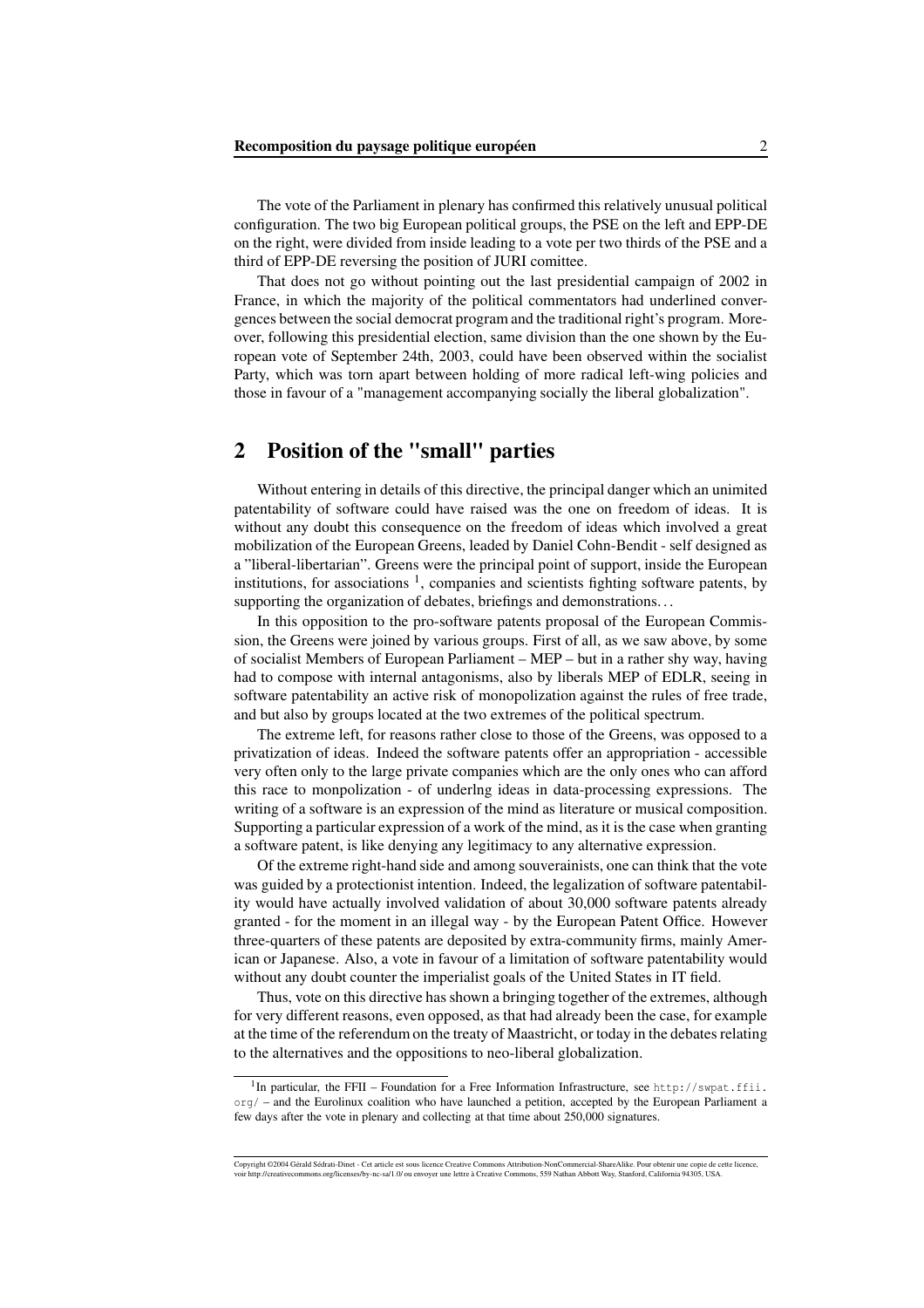# **3 Reaction of the executive power**

I am aware that a large number of amendments to the McCarthy report have been tabled, many of which seek to reintroduce ideas and themes already considered and rejected by the committee during the preparation of the report. There are some interesting points but, in the main, I am afraid that the majority of those amendments will be unacceptable to the Commission. I am very concerned about this situation: many of these amendments are fundamental. There is a very real prospect that the proposal will fail if Parliament chooses to accept them.

This threat was uttered the day before vote, in the debate at plenary, by Frits Bolkestein, the European Commissioner of Internal Market Directorate-General, in charge of the directive on the software patents. Knowing the influence of software multinationals on Bolkestein<sup>2</sup>, its warnings indicate the current tendency of what is called "la pensée unique" to discredit any alternative proposal.

Big IT companies, who are the major beneficiary of unlimited parentability along with the lobby of the corporate lawyers, have applauded and supported the attempts to accelerate the procedure<sup>3</sup>. In November 2002, the Council of the European Union, whereas the rules of the legislative procedures do not require it before European Parliament's vote, has bother giving its opinion which push even further for software patentability and enforcability of these patents.

Since the vote of the parliamentary representation was opposing their intentions, these powers try by all the means to make this vote out to be irresponsible and incompatible with economic reality<sup>4</sup>.

This attitude can be brought closer to the one of governments wich have wanted at all costs to avoid a debate of the legislative representation at the time of the recent decisions leading military actions in Kosovo, in Afghanistan or in Iraq, whatever the manifestations of the citizen opinion.

Then, one does not hesitate to claim that the issues were raising a technical expertise out of reach of common comprehension. This technicality is revealed in the example of software patents by the use of the term "computer-implemented invention", deliberately masking the stakes of a true appropriation of work of the mind. The pro-software patents supporters have thus tried to minimize the negative effects of the directive. But the European Parliament was not left misused, detecting the need for amendments reversing the directive so that pure software or business methods are not patentable as that would have been the case with the original proposal.

It is remarkable on this point that this ideology dictated to the Council of the UE by the working group "intellectual Property (patents)", is designed by the same people who defend interests of the community of patent lawyers, who are also sitting within the national offices of patents. This illustrates the fact well that the powers that be are extremly related to dominant economic interests.

<sup>&</sup>lt;sup>2</sup>One could for example discover that the "original" proposal of the directive presented by the European Commission had been written by copying an text coming from the Business Software Alliance, a coalition gathering the most significant software publishers. See http://swpat.ffii.org/papiers/ eubsa-swpat0202/

<sup>&</sup>lt;sup>3</sup>JURI comittee has by twice tried to rush the vote on its proposal for a directive which de facto legalize software patents. The failure of this pressure made it possible to the opponents to organize a counter-offensive in order to expose their arguments to the Members of European Parliament. See http://swpat.ffii.org/news/03/plen0626/

<sup>4</sup>See for example, distorted assertions concerning TRIPs treaty http://swpat.ffii.org/analysis/ trips/

Copyright ©2004 Gérald Sédrati-Dinet - Cet article est sous licence Creative Commons Attribution-NonCommercial-ShareAlike. Pour obtenir une copie de cette licence,<br>voir http://creativecommons.org/licenses/by-nc-sa/1.0/ ou